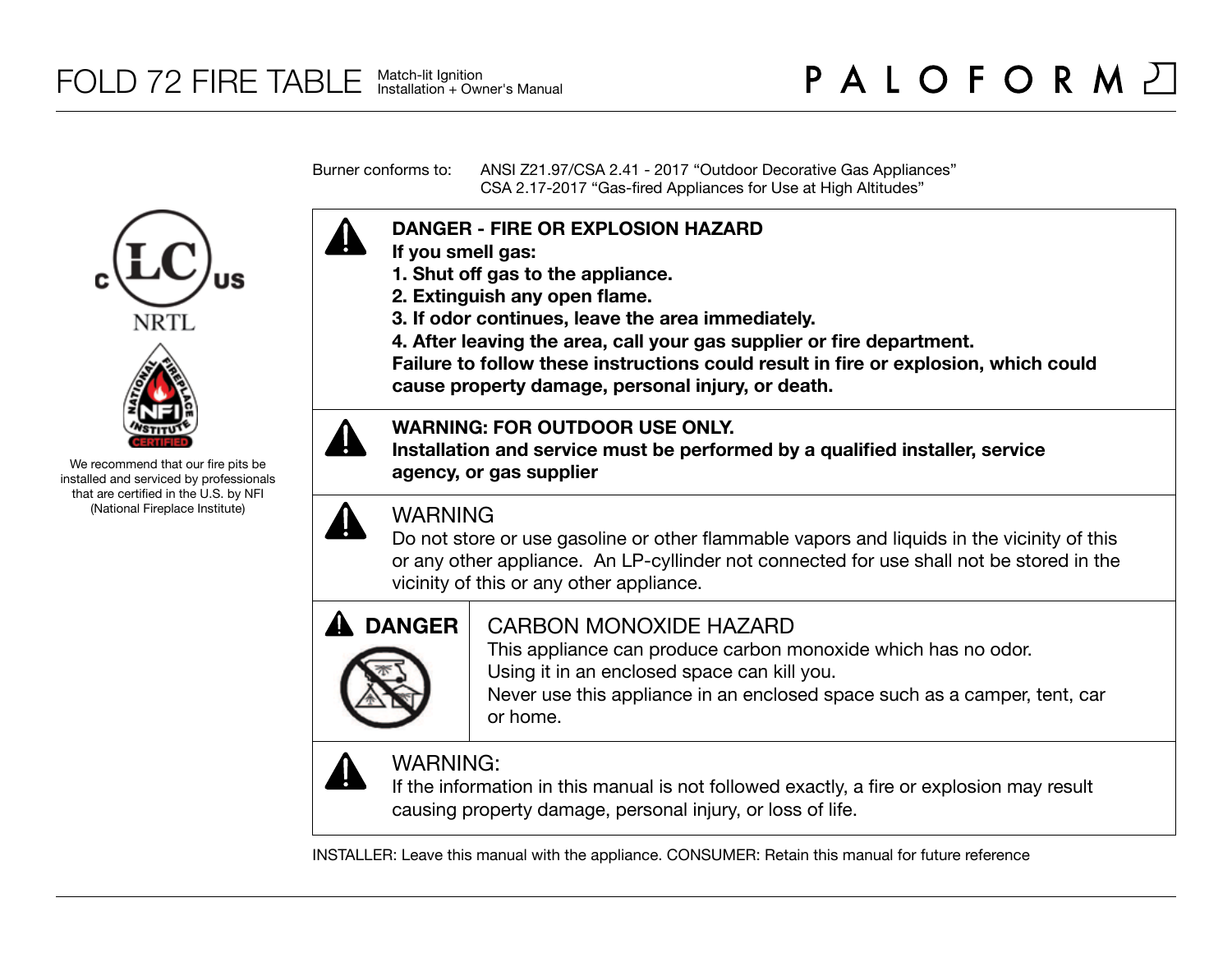# WARNINGS:

IMPORTANT: This appliance should be inspected before use and at least once annually by a qualified service person.

More frequent cleaning may be required as necessary. It is imperative that the control compartment, burners and circulating air passageways of the appliance be kept clean.

DANGER: Carbon monoxide poisoning can lead to death!

CARBON MONOXIDE POISONING: Early signs of carbon monoxide poisoning resemble the flu, with symptoms including headache, dizziness, or nausea. If you experience these signs, the Fire Pit may not be working properly. Get fresh air at once! Have the Fire Pit serviced. Some people are more affected by carbon monoxide than others, including pregnant women, people with heart or lung disease or anemia, those under the influence of alcohol, and those at high altitudes.

#### NATURAL GAS AND PROPANE:

To assist in detecting leaks, an odorant has been added to natural gas and propane. However, this odorant can fade, and gas may be present even though no odor exists. Make certain you read and understand all warnings. Keep this manual for reference. It is your guide to safe and proper operation of this appliance.

WARNING: Any modification to this appliance or its controls can be dangerous.

- 1. This appliance, as supplied, is only for use with the type of gas indicated on the rating plate.
- 2. When this appliance is connected to a fixed piping system, the installation must conform to local codes. or in the absence of local codes, to the National Fuel Gas Code, ANSI Z223.1/NFPA 54, or the International Fuel Gas Code.
- 3. Keep the appliance area clear and free from combustible materials, gasoline and other flammable vapors and liquids
- 4. Do not burn solid fuel in this appliance. Do not use this appliance to cook food or to burn paper or other objects.
- 5. Children and adults should be alerted to the hazards of high surface temperatures and should stay away to avoid burns or clothing ignition.
- 6. Clothing or other flammable materials should not be hung from the appliance, or placed on or near the appliance.
- 7. Young children should be carefully supervised when they are in the area of the appliance.
- 8. Do not use the appliance if any part has been under water. Immediately call a qualified service technician to inspect the appliance and to replace any part of the control system and any gas control which has been under water.
- 9. Inspect the appliance before each use.

10. Turn the appliance off and let cool before servicing, installing, repairing or covering. Any guard or other protective device removed for servicing the appliance must be replaced prior to operating the appliance. Only a qualified service person should install, service, or repair the appliance.

### HIGH ALTITUDE INSTALLATION

The appliance is certified for installations up to 4500' (1372 m) above sea level per CSA 2.17-2017. At this altitude range, no changes to the appliance are required but heat ratings are derated per the table on page 5. Please contact Paloform for information regarding installation above 4500' (1372 m).

## LOCAL CODES

The installation of this appliance must conform with local codes, or in the absence of local codes, with the National Fuel Gas Code, ANSI Z223.1 • NFPA 54; National Fuel Gas Code; Natural Gas and Propane Installation Code, CSA B149.1; or Propane Storage and Handling Code, CSA B149.2, as applicable.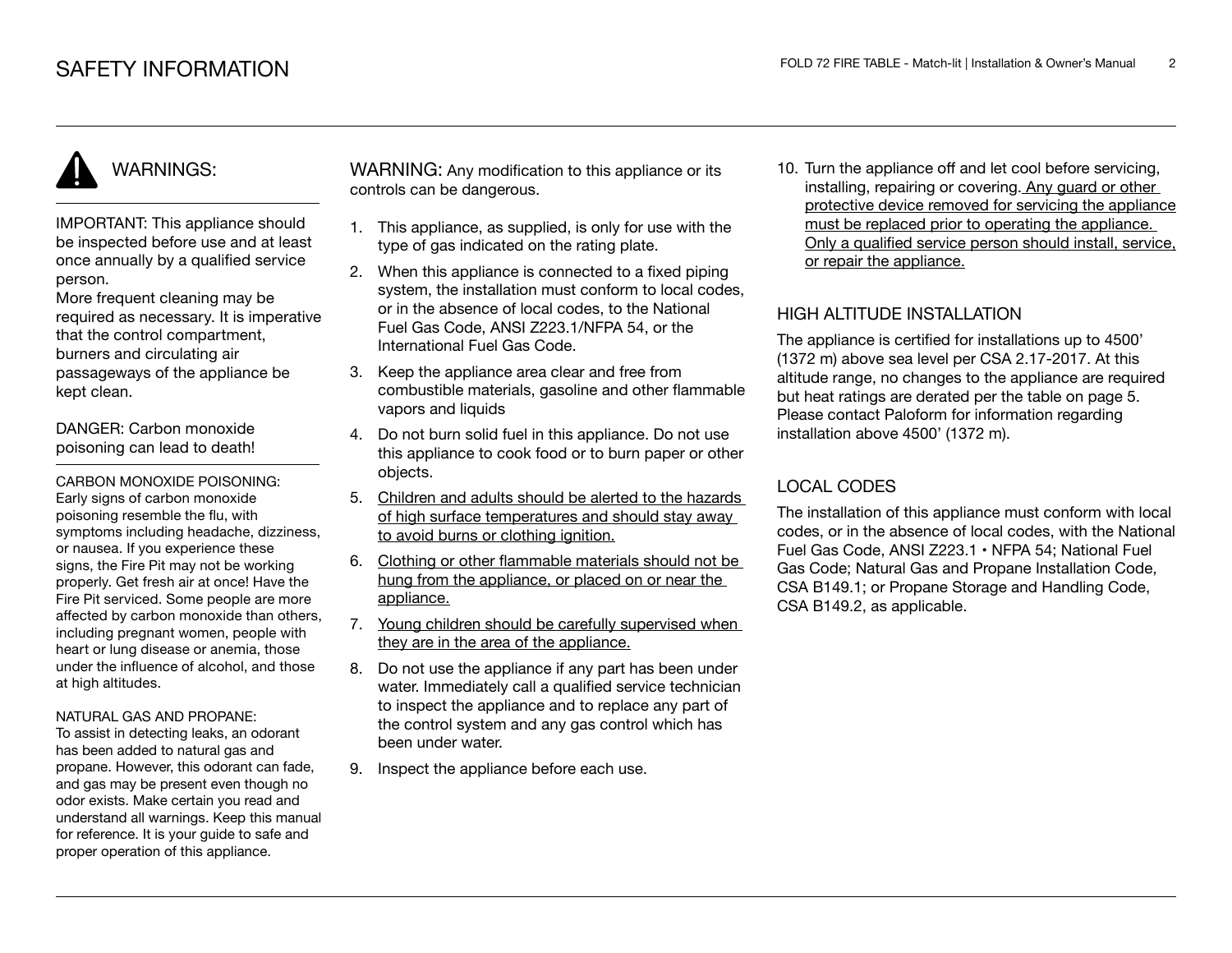

- 2. FRAGILE: Handle with care
- 3. LEVEL: Place on a solid, level surface
- 4. AIR VENTS: Do not block ventilation gaps (p. 4)
- 5. GAS / PROPANE: Supply line is routed through the base of the unit and must be installed by licensed tradesperson
- 6. MEDIA TOPPINGS: Review correct placement (p. 6-7)



CAUTION (where applicable): COR-TEN STEEL is designed to oxidize and form a protective layer that resists corrosion. This layer can take several months to stabilize depending on climate and weather conditions. Rust will bleed until it stabilizes.

Do not place Cor-Ten fire pits on surfaces that will be permanently damaged or stained by rust bleed.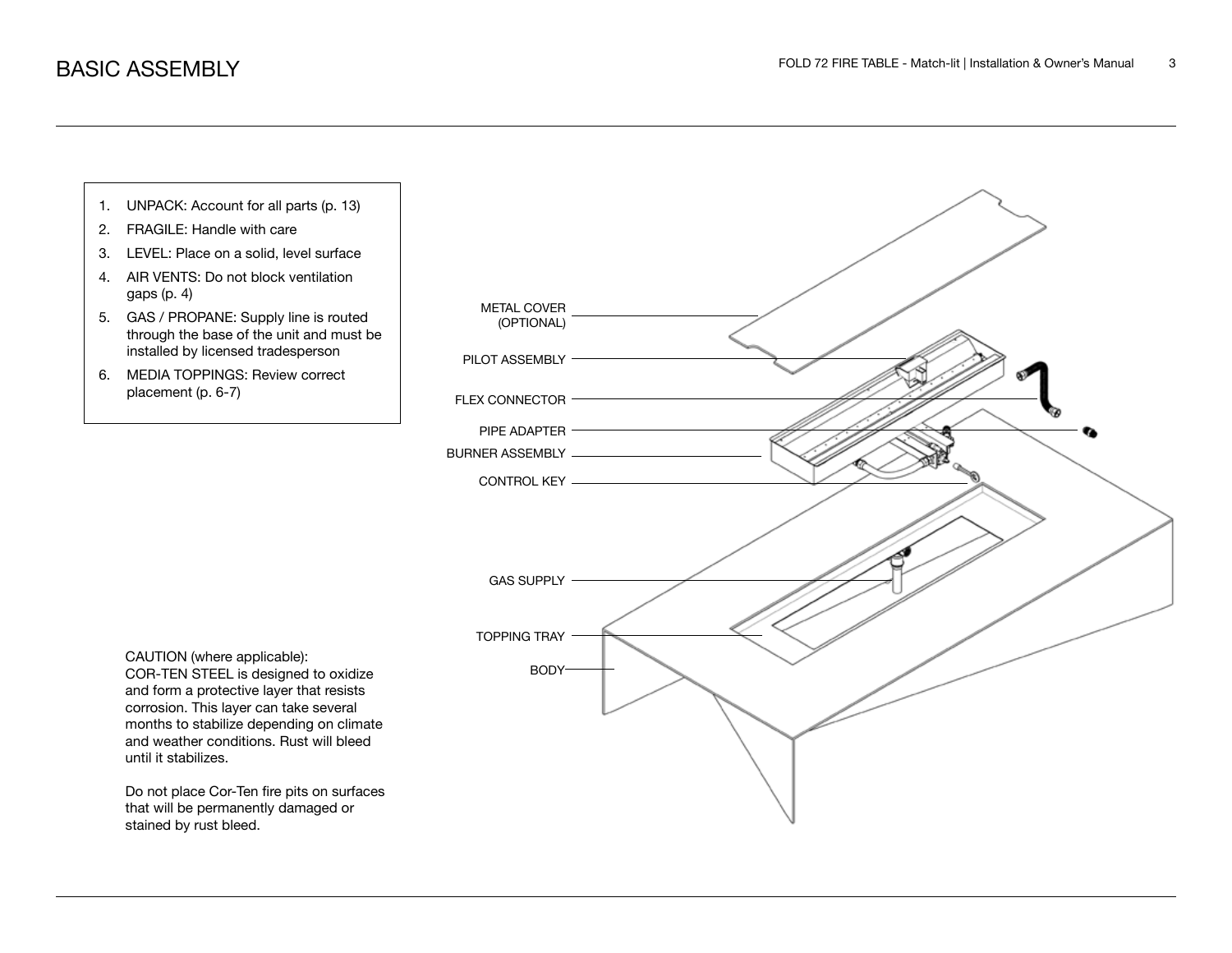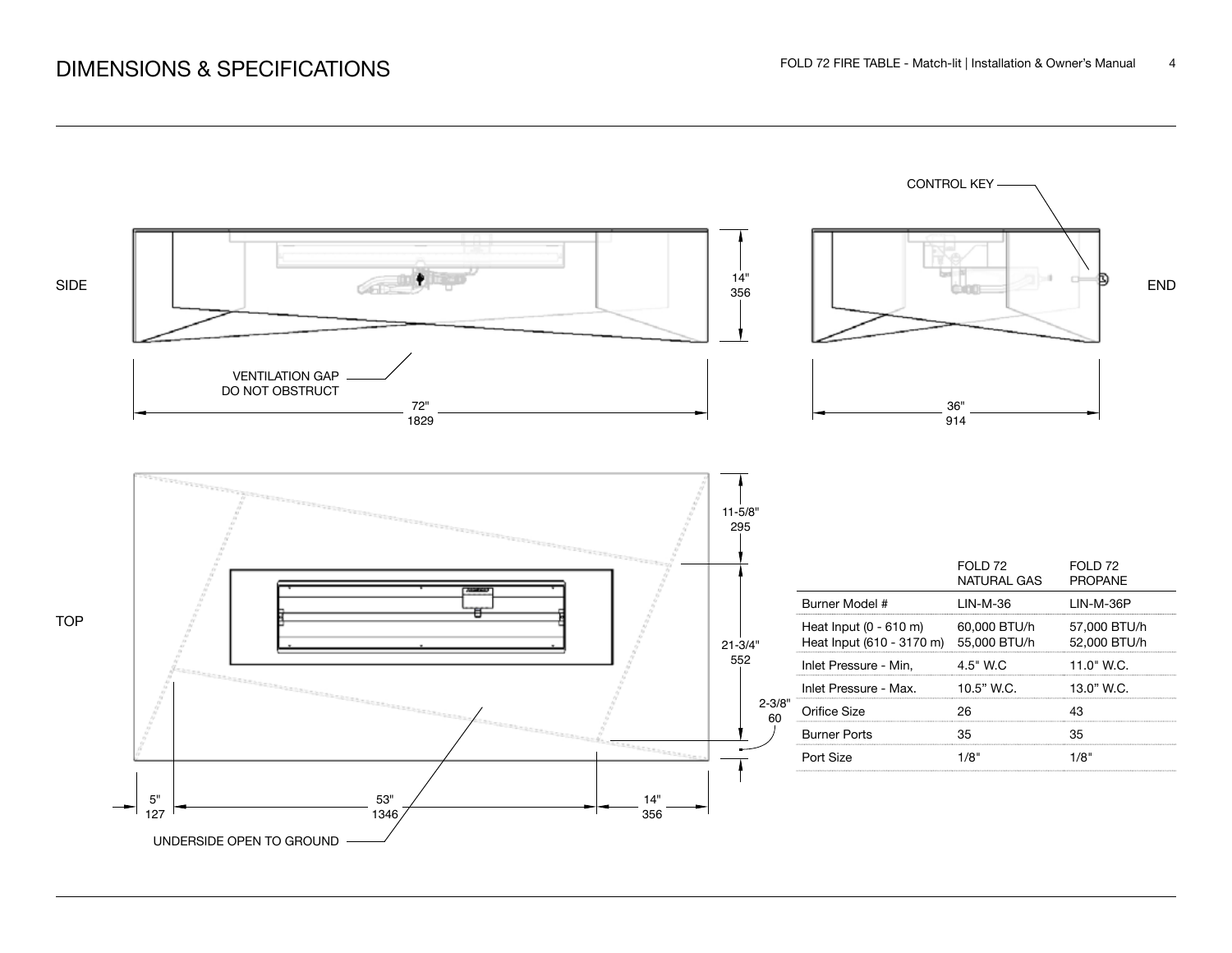



MINIMUM CLEARANCES TO COMBUSTIBLES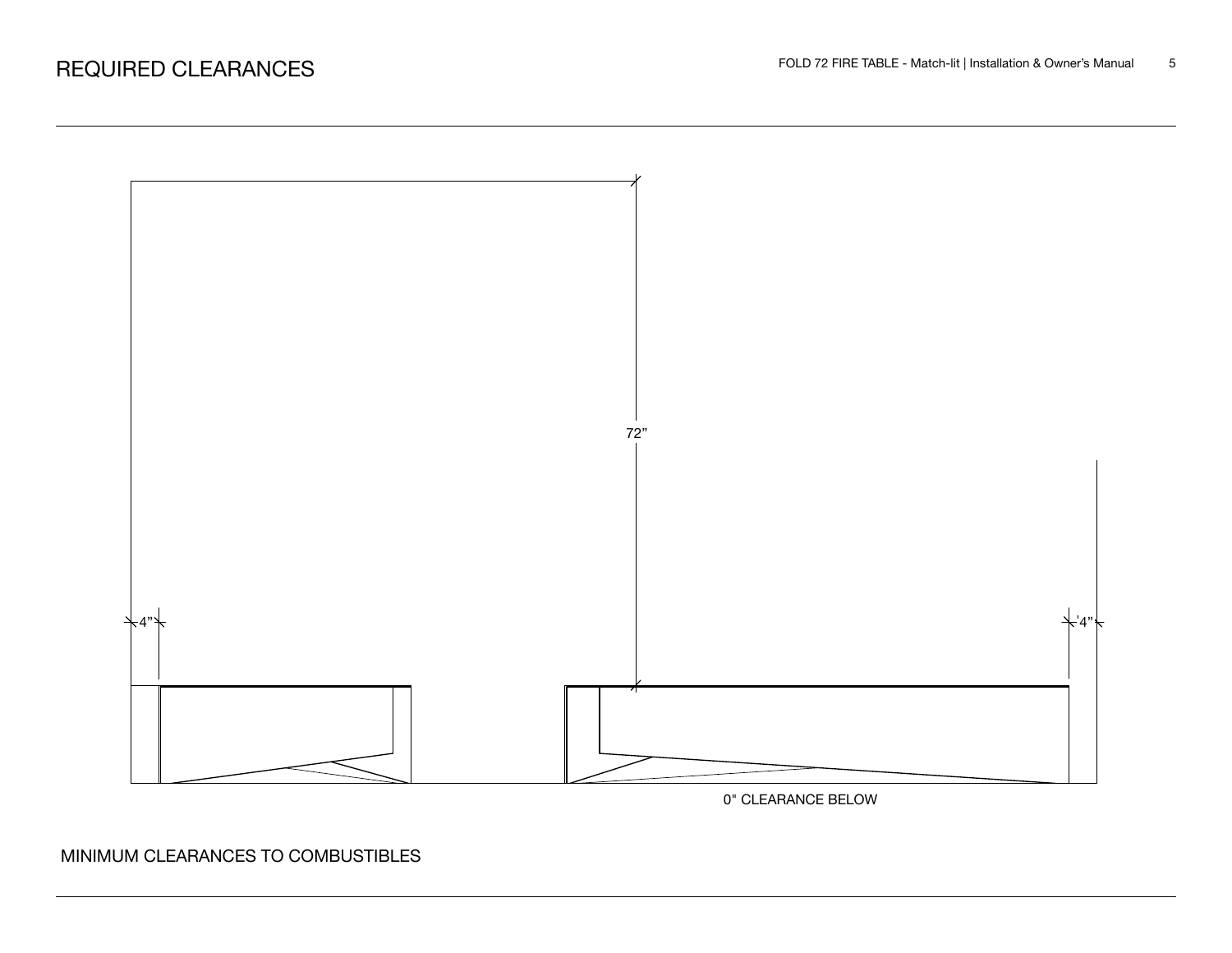### WARNING:

Failure to position parts in accordance with these diagrams and instructions and/or failure to use parts specifically approved for use with this appliance may result in property damage or personal injury.

Do not remove the data plates attached to the Outdoor Fire Pit Burner. These plates contain important information.

### NOTICE:

Installation and repair should be done by a qualified service person. The appliance should be inspected before use and at least once annually by a qualified service person. More frequent cleaning may be required as necessary. It is imperative that control compartment, burner ports and circulating air passageways of the appliance be kept clean.

### CAUTION:

New Lava Rock may pop or crackle when first heated. This should subside after 30 minutes to one hour or more of operation. Maintain safe distance during this time.

## TO ASSEMBLE THE FIRE PIT

- 1. Assemble fire pit housing per diagram on page 3.
- 2. Connect the Burner Assembly to the gas supply using the supplied flex connector, following the instructions on page 8.
- 3. Carefully leak test all connections following the procedure on page 8.
- 4. Fill the burner trough evenly with burner media (crushed tempered glass for natural gas; volcanic rock for propane). Do not obstruct the pilot ignition port with burner media! Do not use media not supplied by Paloform!
- 5. Place the burner assembly on a stable surface. Ensure burner is level.
- 6. Follow the Initial Lighting Instructions on page 9. Make sure that the flame is even along the burner length and appliance is fully operational and safe for use. Turn OFF the appliance and let it cool before proceeding to the next step.
- 7. Carefully lift the burner and place it in the body. (See page 3)
- 8. Place and evenly distribute decorative topping media (lava rock or tempered glass pebble) on top of burner media. (See page 7). Decorative media should be brought level with the top of the pilot cover. An uneven or excessively thick layer of topping can result in an uneven flame.

### Do not obstruct PILOT IGNITION PORT!

9. Correct flame appearance:



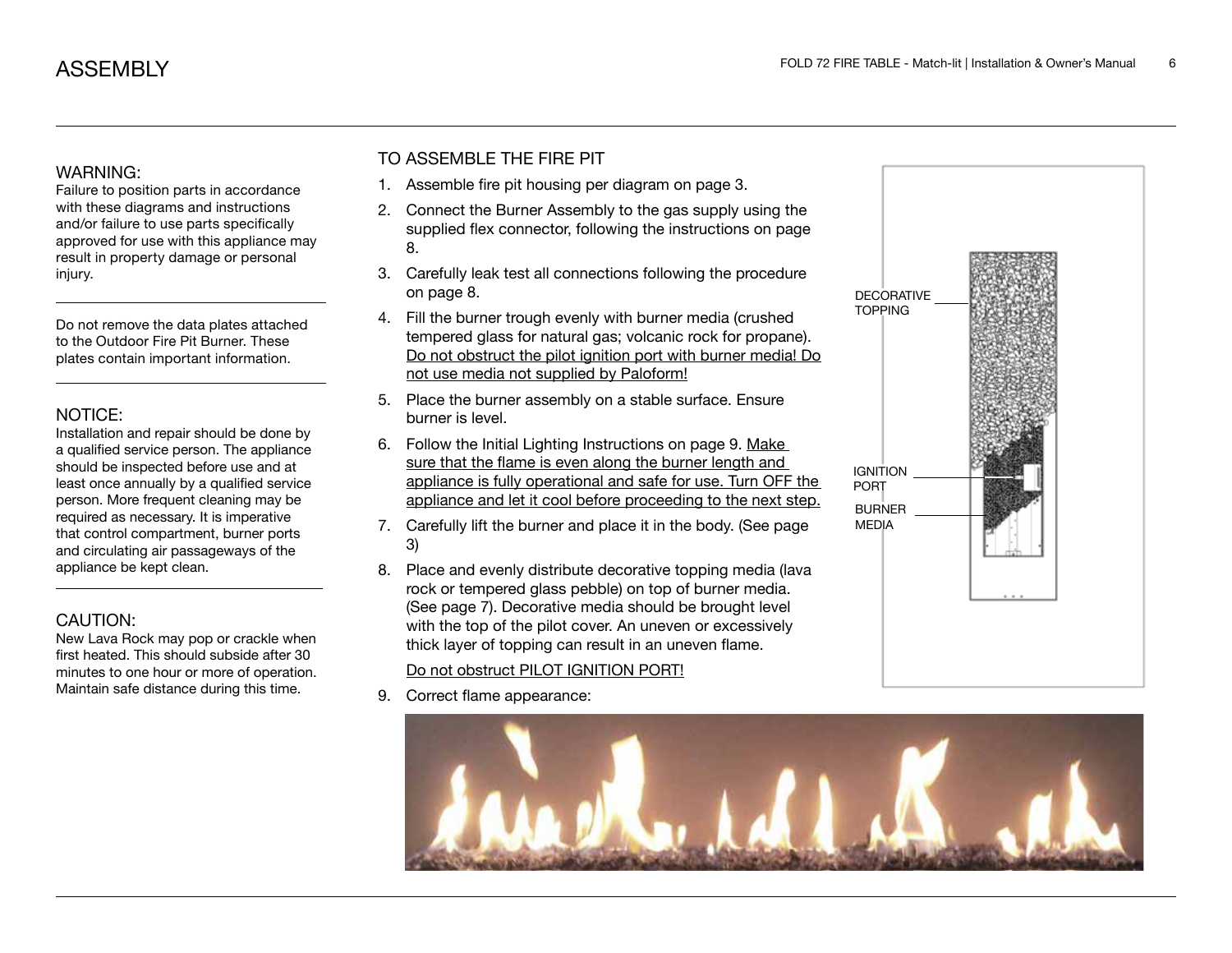CAUTION: Do not use any media over the burner that have not been supplied by Paloform. Landscape stone or other natural or manufactured materials may explode when heated.

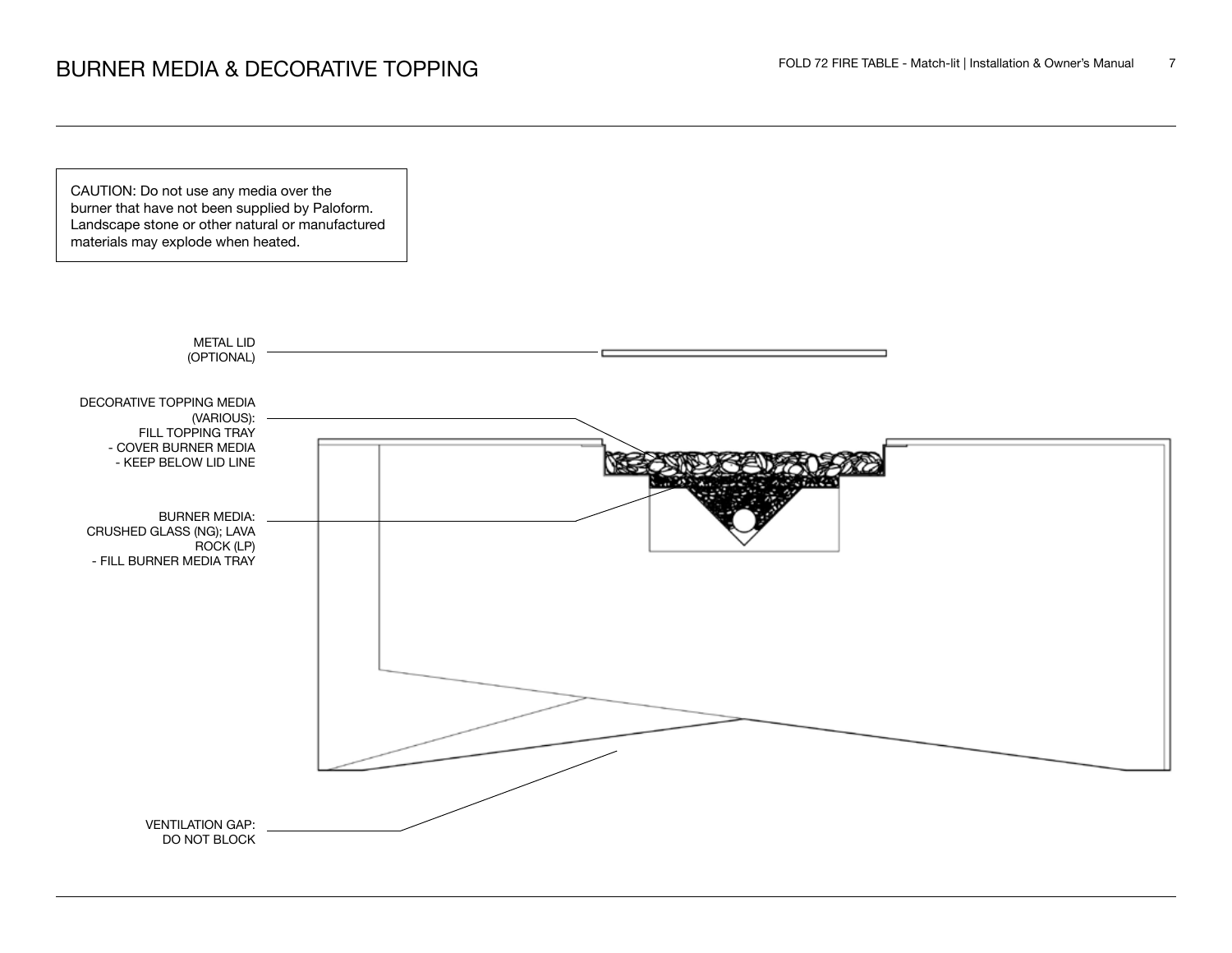# WARNING:

A qualified service person must connect the appliance to the gas supply. Follow all local codes.

### CAUTION:

Use only new black iron or steel pipe. Internally tinned copper tubing may be used in certain areas. Use pipe of 1/2" diameter or greater to allow proper gas volume to Outdoor Fire Pit Burner. If pipe is too small, undue loss of pressure will occur.

#### INSTALLATION ITEMS NEEDED: Before installing the Outdoor

Fire Pit, make sure you have all items listed bellow:

- piping (check local codes)
- sealant
- manual shutoff valve
- adjustable (crescent) wrench or pliers
- sediment trap
- tee joints
- pipe wrench

## INSTALLATION REQUIREMENTS

Installation must include a manual shutoff valve, union, and plugged 1/8" NPT tap. Locate NPT tap within reach for test gauge hook up. NPT tap must be upstream from the appliance.

Apply pipe joint sealant lightly to male threads. This will prevent excess sealant from going into pipe. Excess sealant in pipe could result in a clogged burner injector.

Install sediment trap in supply line as shown below. Locate sediment trap where it is within reach for cleaning and trapped matter is not likely to freeze.

A sediment trap prevents moisture and contaminants from entering the Outdoor Fire Pit controls. If a sediment trap is not installed, or is installed incorrectly, the unit may not work properly.

APPROVED FLEXIBLE GAS HOSE

## CHECKING GAS CONNECTION

WARNING: Test all gas piping and connections for leaks after installing or servicing. Correct all leaks immediately.

WARNING: Never use an open flame to check for a leak. Apply a mixture of liquid soap and water to all joints. Bubbles forming on joints while the gas is running indicate a leak. Correct all leaks at immediately.

Test Pressures in Excess Of 1/2 psi (3.5 kPa) This appliance and its individual shutoff valve must be disconnected from the gas supply piping system during any pressure testing of that system at test pressures in excess of ½ psi (3.5 kPa).

Test Pressures Equal To or Less Than 1/2 psi (3.5 kPa) This appliance must be isolated from the gas supply piping system by closing its individual manual shutoff valve during any pressure testing of the gas supply piping system at test pressures equal to or less than ½ psi (3.5 kPa).

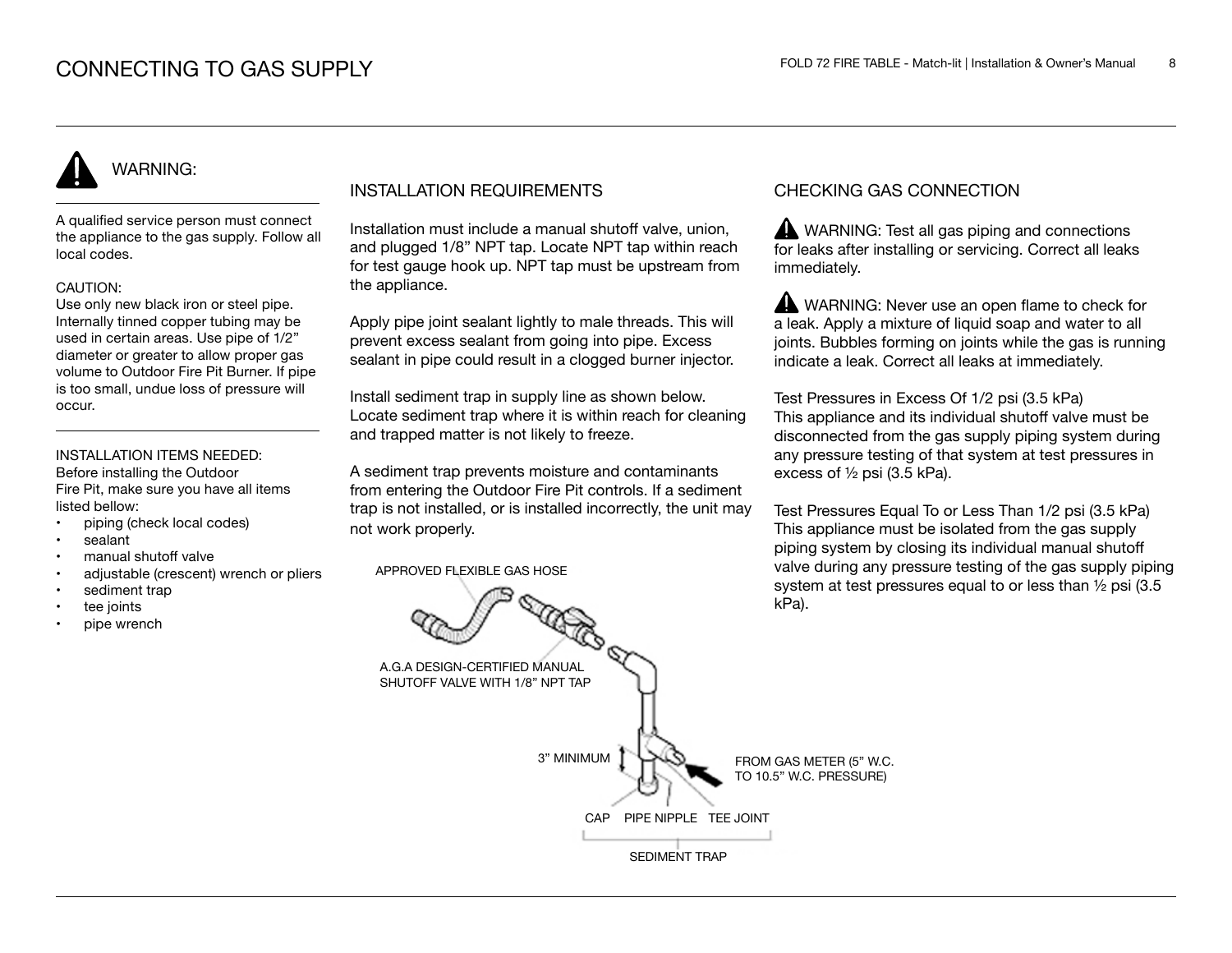## WARNINGS:

Failure to follow these instructions exactly may result in fire or explosion causing property damage, personal injury or loss of life.

Before operating the appliance, check all around the appliance area and on the surrounding floor for the smell of gas - some gas is heavier than air and may settle on the floor in the event of a leak. IF YOU SMELL GAS, follow the safety instructions on page 1 of this manual.

The main gas valve in this appliance is not serviceable. Do not try to repair or modify the valve, as doing so may result in a fire or explosion. Call a qualified service technician if you have any safety concerns.

Do not use this appliance if any part of it has been under water. Immediately call a qualified service technician to inspect the appliance and to replace any part of the control system and any gas control that has been under water.

Improper installation, adjustment, alteration, service or maintenance can result in injury or property damage. For assistance or additional information, consult a qualified installer, service agency or the gas supplier.

Do not store or use gasoline or other flammable vapors or liquids in the vicinity of this appliance.

## INITIAL LIGHTING INSTRUCTIONS

- 1. Purge air from the supply line as follows:
	- Open the main shutoff valve.
	- Unscrew the main pressure test point on the appliance regulator
	- Leave the inlet test screw open until gas flows in.
	- When the gas is flowing, tighten the inlet screw immediately.
- 2. Test for leaks in each of the following locations:
	- The gas supply line connection to the main valve;
	- The Burner connections and pilot;
	- All joints on the valve and control body;
	- All field made joints and gas shutoff valves;
	- All factory made joints and connections.
- 3. You may check for gas leaks using one of the following methods only:
	- Soap and water solution. WARNING: If using a soap and water solution to test for leaks, DO NOT spray the solution onto electronic parts;
	- An approved leak testing spray;
	- An electronic sniffer. NOTE: Remove any excess pipe compound from connections if using this method, as the compound can set off electronic sniffers.

### DANGER: NEVER USE AN OPEN FLAME TO CHECK FOR GAS LEAKS.

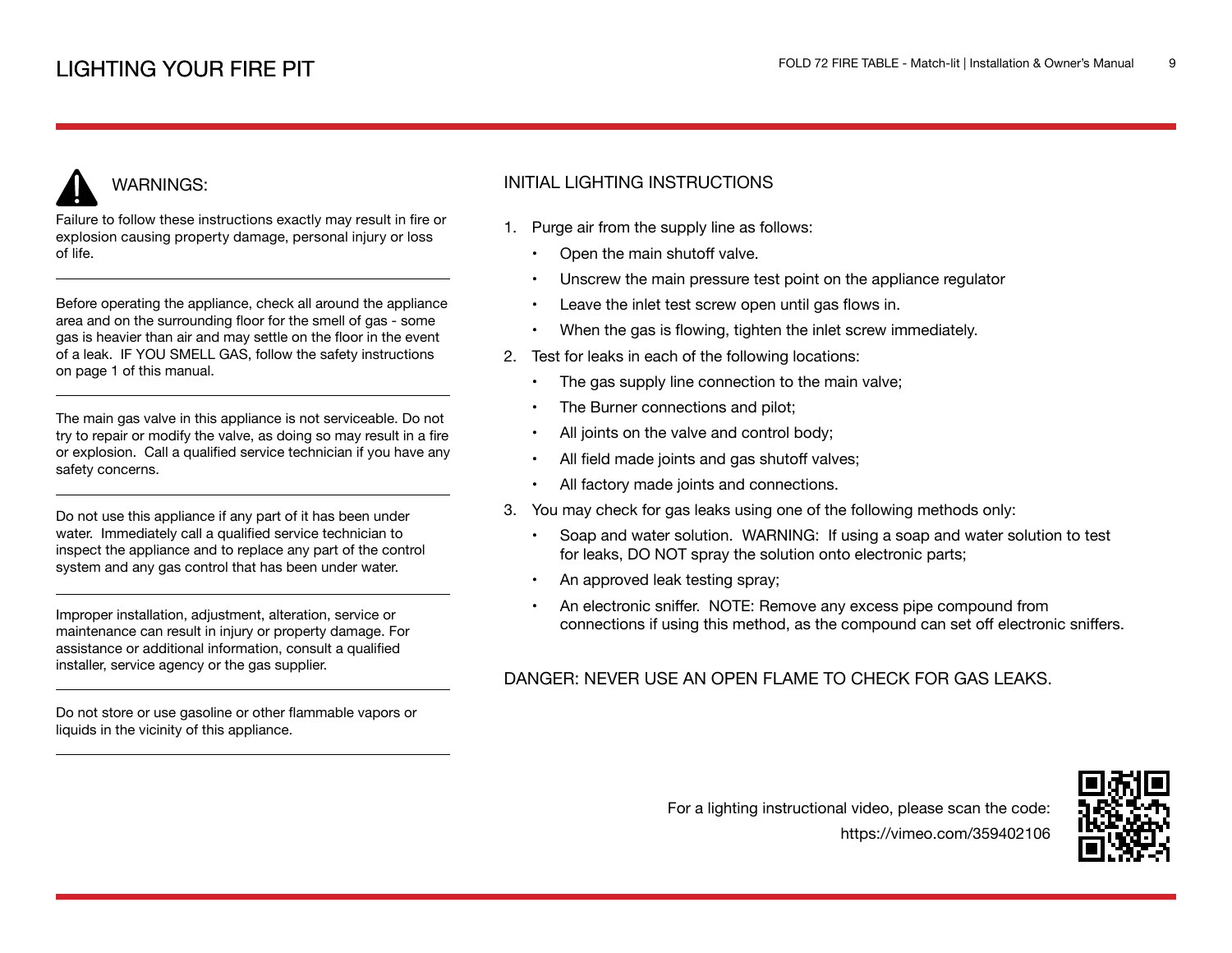## STOP!

Review the safety information on pages 1, 2 and 9 of this manual.

Use only your hand to push in or turn the gas control key. Never use tools. If the key will not push in or turn by hand, don't try to repair it, call a qualified service technician. Force or attempted repair may result in a fire or explosion.

Please ensure that you are familiar with the safe operation of the fire pit controls before replacing the instructional control knob with the Paloform key.

The control key/knob is meant to fit tight and be left in place. Remove only for winterization.



VALVE POSITIONS

The gas valve has three positions: PILOT, ON and OFF.

- To light your fire pit, you first light the pilot flame, then turn on the gas to main burner.
	- 1. Insert the control key (or control knob). Make sure the "half-moon"-shaped hole in the end of the key and the valve stem are aligned.
- 2. The key should turn freely 90°. Turn the key to the PILOT position (clockwise until it stops)
- 3. Push the control key in until it stops, and hold in this position.
- 4. Apply a flame to the lighting port with a barbecue lighter. The pilot flame will ignite.
- 5. Continue to hold the key down for up to thirty seconds after lighting the pilot.
- 6. When the control key is released, the pilot flame should continue to burn (if the pilot goes out, repeat the above steps).
- 7. Rotate the gas control key from PILOT to ON position (full counterclockwise position) to supply full flow to main burner.

Failure to turn the control key to the full ON position will reduce the flow and could result in poor ignition of main burner.

- 8. To extinguish main burner, rotate the gas control key clockwise to the PILOT position.
- 9. To extinguish pilot, push the control key in slightly and turn to the OFF position (fully clockwise).

NOTE: We do not recommend leaving the fire pit unattended with the pilot lit. Please turn to the OFF position.



PILOT

Push key in PILOT position to start the flow of gas to the pilot. Light the pilot while holding the key in



Turn the key 90° counter-clockwise to turn on the main burner. To turn the main burner off, turn clockwise 90° back to the PILOT position



To turn the pilot off, push slightly and turn clockwise 90° to the OFF position.

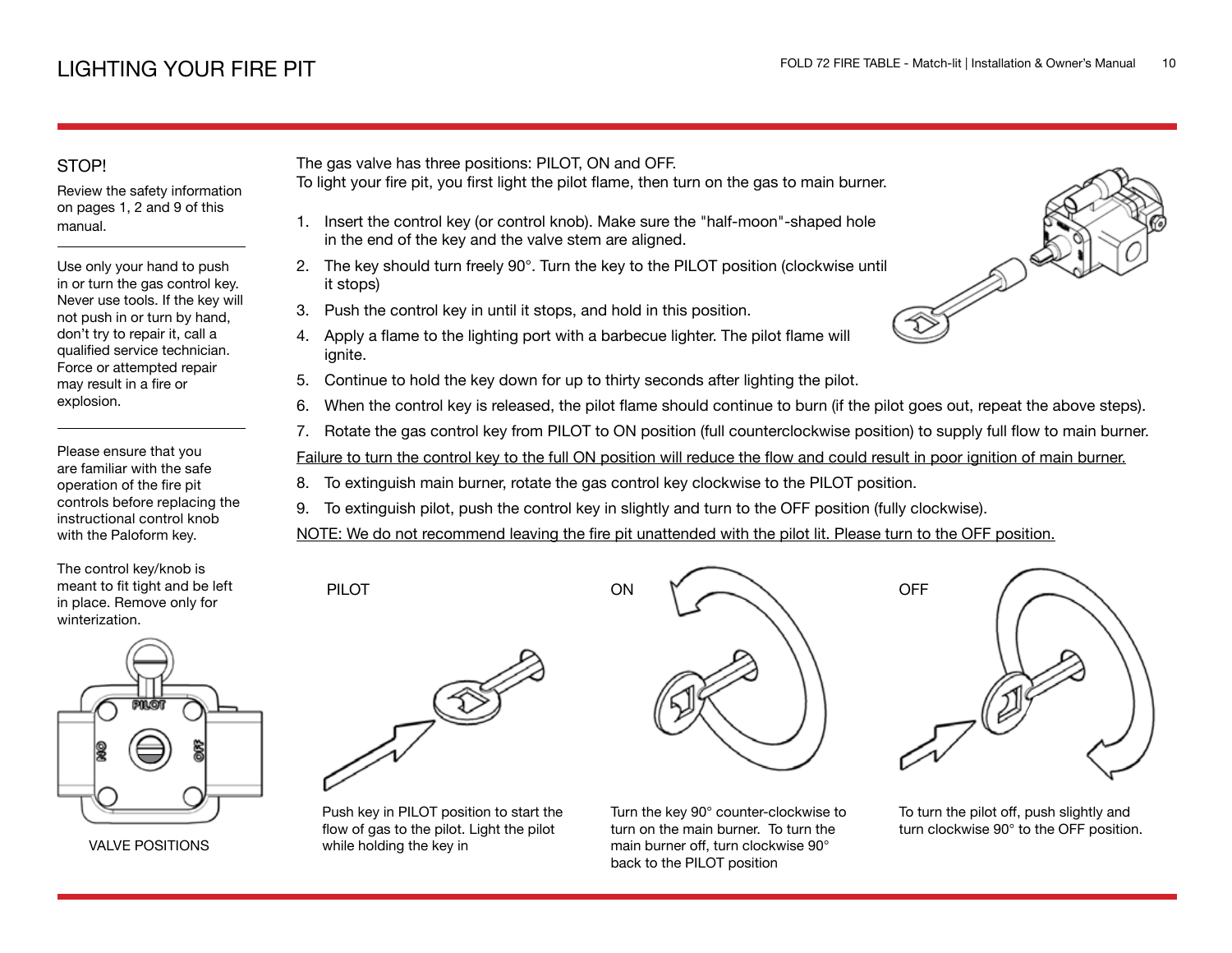### KEEP YOUR FIRE PIT COVERED

Covering your fire pit with its all-weather cover when not in use will prolong the life of all its components.

WARNING: Turn off gas before servicing fire pit.

We recommend that a qualified service technician perform the following check-ups at the beginning of each fire pit season.

If any irregularities are apparent with operation. Please refer to Troubleshooting guide, page 12.

### BURNER ELEMENT AND PILOT

Inspect the burner at regular intervals at least twice a year. Keep the burner and pilot area clean by vacuuming or brushing. Make sure the burner porting and burner air openings are free of obstructions at all times. Remove pilot cover to inspect pilot.

Remove topping from top of burner ring and Inspect area around the burner. Remove any lint or foreign material with a brush or vacuum cleaner.

If any damage to the burner is evident, it must be replaced. Replacement burners must be specified by the manufacturer

### PILOT FLAME

The flames from the pilot should be visually checked as soon as the unit is installed, and periodically during normal operation. The pilot flame must always be present when the fire pit is in operation. The pilot flame has two distinct flames: one engulfing the thermocouple and the other reaching to the main burner.



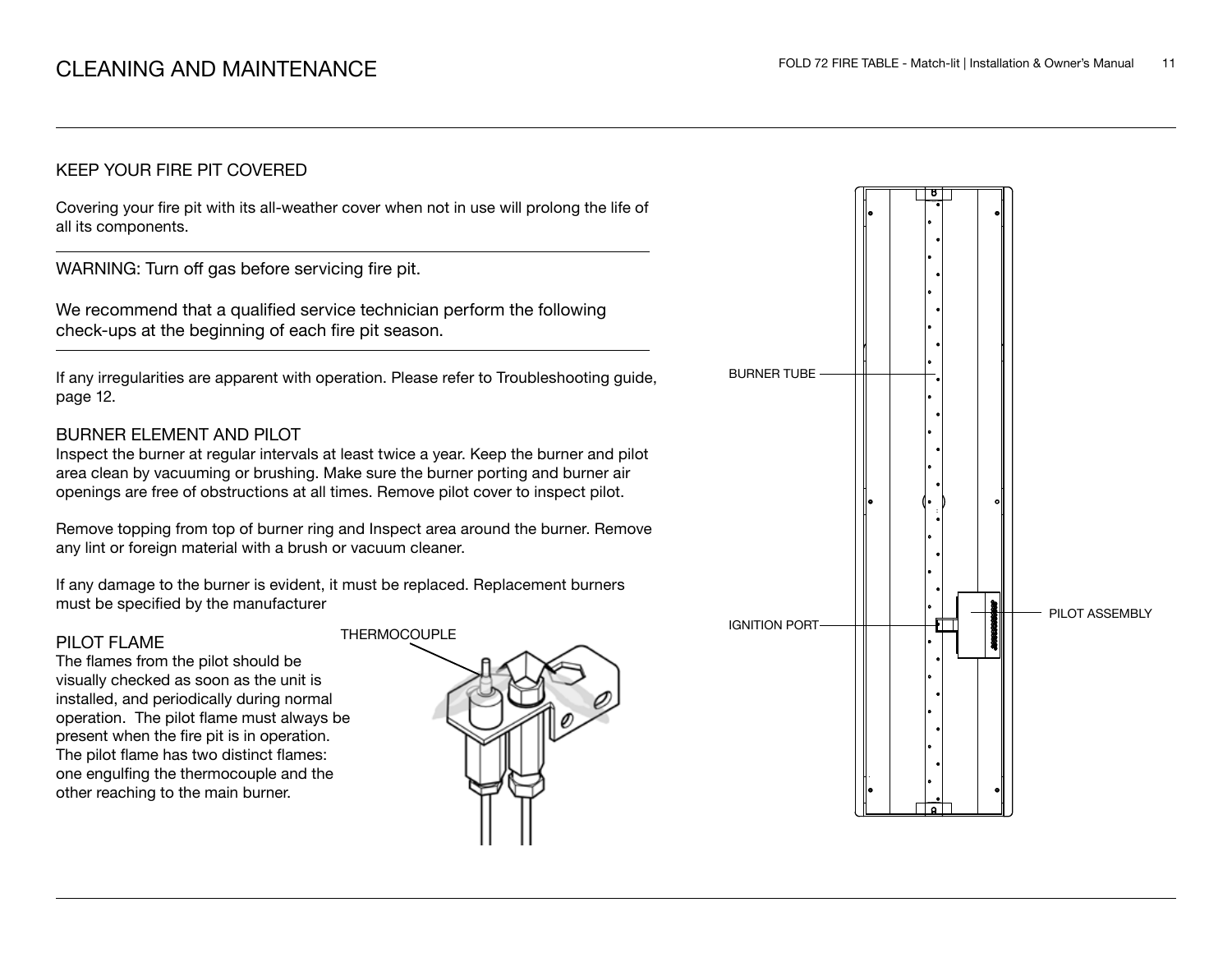### WARNING:

Turn off appliance and let cool before servicing. Only a qualified service person should service and repair this appliance.

IMPORTANT: Operating unit where impurities in air exist may create odors. Cleaning supplies, paint, paint remover, cigarette smoke, cements and glues, new carpet or textiles, etc., create fumes. These fumes may mix with combustion air and create odors. These odors will disappear over time.



Shut off gas supply.

Do not try to light any appliance. Do not touch any electrical switch; do not use any phone in the vicinity of the appliance.

Immediately call your gas supplier from a safe distance. Follow your gas supplier's instructions.

| <b>OBSERVED PROBLEM</b>                                                                                                                                                              |                      | POSSIBLE CAUSE                                                                                                                                  |                      | <b>REMEDY</b>                                                                                                                                                                                                                           |
|--------------------------------------------------------------------------------------------------------------------------------------------------------------------------------------|----------------------|-------------------------------------------------------------------------------------------------------------------------------------------------|----------------------|-----------------------------------------------------------------------------------------------------------------------------------------------------------------------------------------------------------------------------------------|
| Unit is smoking / sooting excessively. (Note:<br>It is natural and unavoidable for appliance<br>sets to produce moderate levels of carbon<br>(soot) where flames contact the media.) | 1.<br>2.<br>3.       | Poor fuel quality<br>Excessive flame impingement or block-<br>age<br>Improper fuel/air mixture                                                  | 1.<br>2.<br>3.       | Contact local natural gas company<br>Separate the stones to allow more<br>flame passage<br>Remove any foreign items from the<br>flame pattern and/or check for proper<br>orifice sizing                                                 |
| Burner is excessively noisy<br>(Note: The movement and combustion of gas<br>will create low, unavoidable levels of noise.)                                                           | 1.<br>2.             | Passage of air/gas across irregular<br>surfaces<br>Excessive gas pressure on natural gas<br>units                                               | 1.<br>2.             | Relieve any tight bends or kinks in<br>gas supply line<br>Check/reset gas regulator pressure                                                                                                                                            |
| Gas odor even when manual valve is in the<br>OFF position                                                                                                                            | 1.<br>2.             | Gas leak. See Warning statement below.<br>Main gas valve defective.                                                                             | 1.<br>2.             | Locate and correct all leaks (see<br>Checking Gas Connections, pg 9)<br>Replace gas valve                                                                                                                                               |
| Unit produces unwanted odors                                                                                                                                                         | 1.                   | Gas leak. See Warning statement below.                                                                                                          | 1.                   | Locate and correct all leaks (see<br>Checking Gas Connections, pg 9)                                                                                                                                                                    |
| Pilot cannot be lit                                                                                                                                                                  | 1.<br>2.<br>3.<br>4. | Gas supply turned off or manual shutoff<br>valve closed<br>Air in gas lines when installed<br>Pilot adjustment screw closed<br>Pilot is clogged | 1.<br>2.<br>3.<br>4. | Turn off gas supply or open manual<br>shutoff valve<br>Purge air from the supply line<br>Adjust pilot flame for approximately<br>1" blue flame<br>Clean pilot (see Cleaning and Main-<br>tenance, page 12) or replace pilot<br>assembly |
| Pilot does not stay lit after control is released                                                                                                                                    | 1.<br>2.             | Flame sensor/thermocouple is not hot<br>enough<br>Thermocouple is damaged                                                                       | 1.<br>2.             | Retry, holding control 0key for a<br>longer period of time (20 seconds or<br>more) before releasing<br>Replace thermocouple                                                                                                             |
| Burner does not light after pilot is lit                                                                                                                                             | 1.<br>2.<br>3.<br>4. | Burner orifice is clogged<br>Inlet gas pressure is too low<br>Burner orifice diameter is too small<br>Flame sensor lead loose or disconnected   | 1.<br>2.<br>3.<br>4. | Clean burner orifice<br>Contact local gas or propane supplier<br>Replace burner orifice<br>Reconnect or tighten lead                                                                                                                    |
| Delayed burner ignition                                                                                                                                                              | 1.                   | Pilot flame is obstructed                                                                                                                       | 1.                   | Clear media/debris from lighting port                                                                                                                                                                                                   |
| Burner flame is too low                                                                                                                                                              | 1.<br>2.<br>3.       | Incorrect gas supply or pressure<br>Blocked burner orifice or burner ports<br>Improper burner orifice size                                      | 1.<br>2.<br>3.       | Check for proper gas supply pressure<br>Free burner orifice and burner ports of<br>any burrs, paint, or other blockage<br>Verify proper burner orifice sizing (see<br>page 6)                                                           |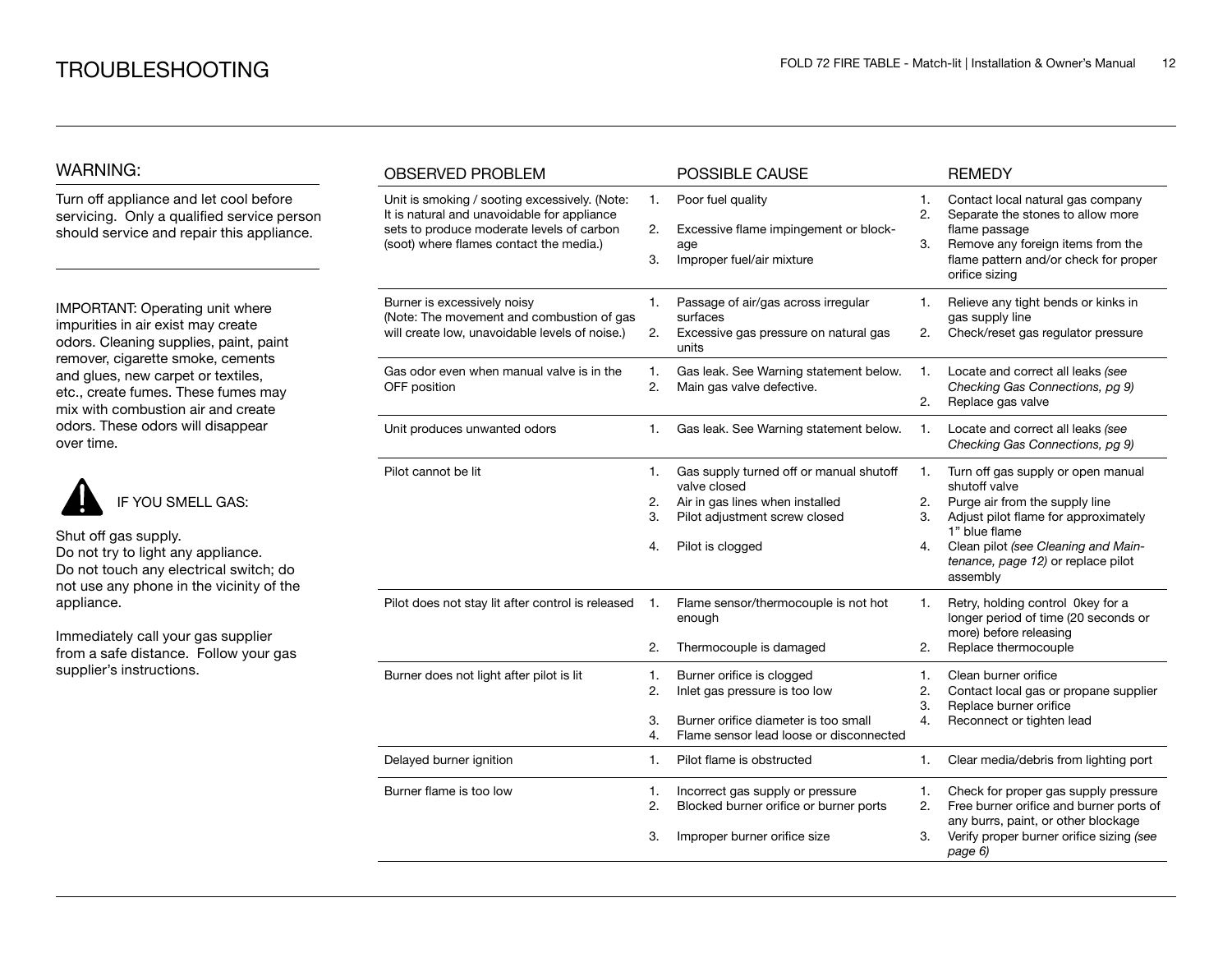|                |                           | <b>Natural Gas</b>   | Propane            |
|----------------|---------------------------|----------------------|--------------------|
| $\mathbf{1}$   | <b>Pilot Cover</b>        | LIN-EPC              | same               |
| 1a             | <b>Pilot Shroud</b>       | LIN-EPC              | same               |
| $\overline{2}$ | LIN-36 Burner Tube        | LIN-36-ASSY          | same               |
| 2a             | Air Shutter               |                      |                    |
| 3              | Orifice                   | FIT-ORI-26           | FIT-ORI-43         |
| $\overline{4}$ | Media Tray                | LIN-36-ASSY-A        | same               |
| 5              | <b>Burner Tray</b>        | LIN-36 - ASSY-B      | same               |
| 6              | Pipe Adpater              |                      |                    |
| $\overline{7}$ | Pilot Assembly            | PIL-M-388            | <b>PIL-M-388LP</b> |
| 8              | Regulator                 | M-REG-RV20-NG        | M-REG-RV20-LP      |
| 9              | 3/8" Close Nipple         |                      |                    |
| 10             | Valve Bracket (set of 2)  | BEN32-BRA-WR109      | same               |
| 11             | 3/8" 135° Street Elbow    |                      |                    |
| 12             | Main Gas Valve            | M-VAL-WR-764-109     | same               |
| 13             | Control Key               | M-KEY-WR109          | same               |
| 14             | 3/8" Street Elbow         |                      |                    |
| 15             | <b>Flex Connector</b>     | CON-SS-5MM-24        | same               |
| 16             | Burner Media (not shown)  | <b>Crushed Glass</b> | Lava Pebbles       |
| 17             | Topping Media (not shown) | Various              | Various            |
| 18             | Fabric Cover (not shown)  | COV-FOL72-LC         | same               |
| 19             | <b>Metal Cover</b>        | see p. 3             | same               |
| 20             | Vessel (not shown)        | FOL72-(colour code)  | same               |

WARNING: Failure to position parts in accordance with diagrams or failure to use parts specifically approved for this appliance may result in property damage or personal injury.

REPLACEMENT PARTS ARE AVAILABLE FROM PALOFORM